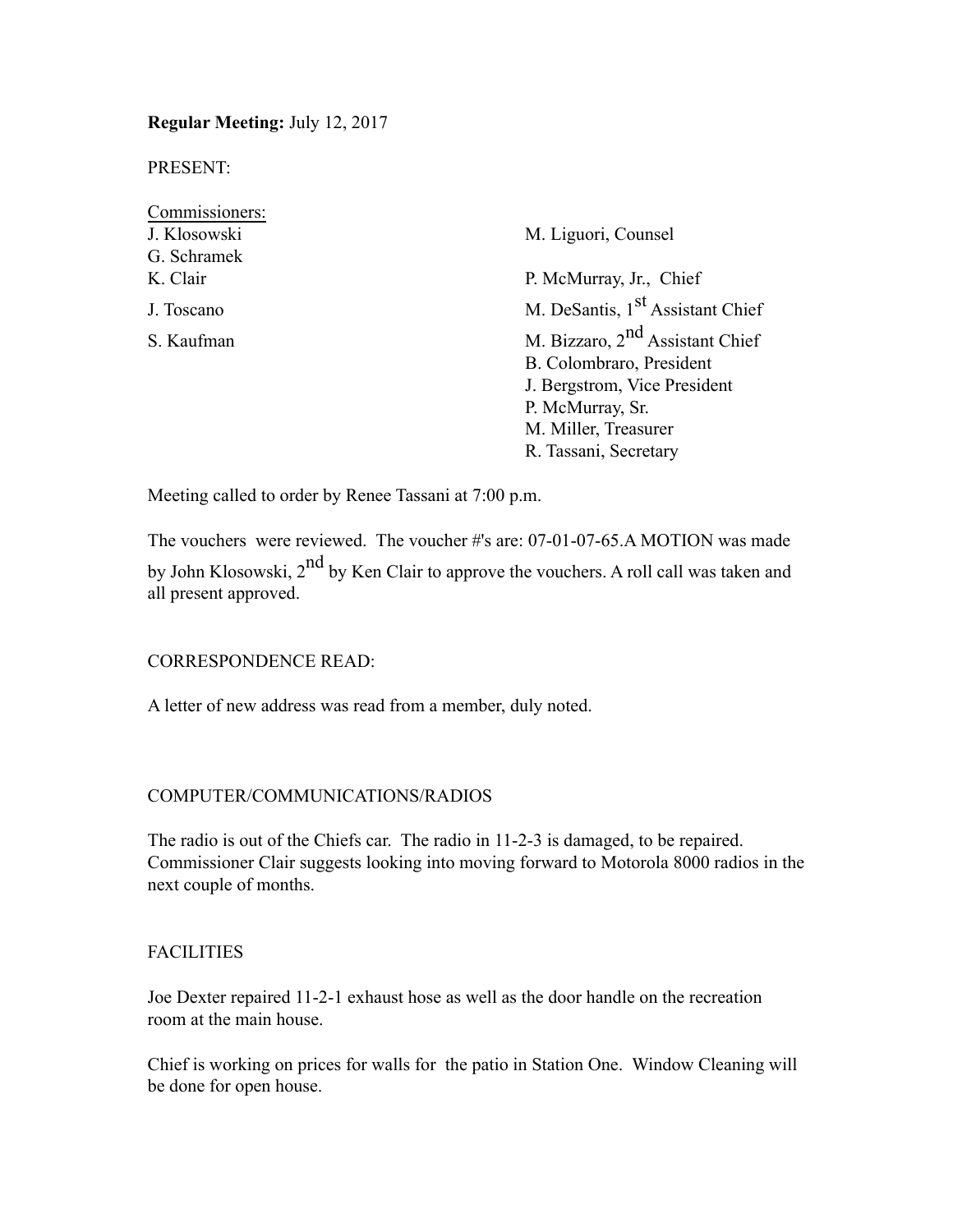# FIRE AND EMS EQUIPMENT

Bailout gear cost is \$485.

Zodiac is out, price quotes \$1900-2800. We need to look into collapsible oars for the boat. Chief will be looking into this.Only 2 people are in need of gear.

# FIRE ROADS

All permits are received per Steve Kaufman. Breakaway poles and kit are ready to go.

# FIRE PREVENTION

No new business.

### GRANTS/AWARDS

No new business

# INSURANCE CLAIMS/VFBL

No new business

# LEGAL CONTACT/REPORTS

LOSAP

Kathy Sibol and Frank Guzman from VFIS will be attending our August meeting.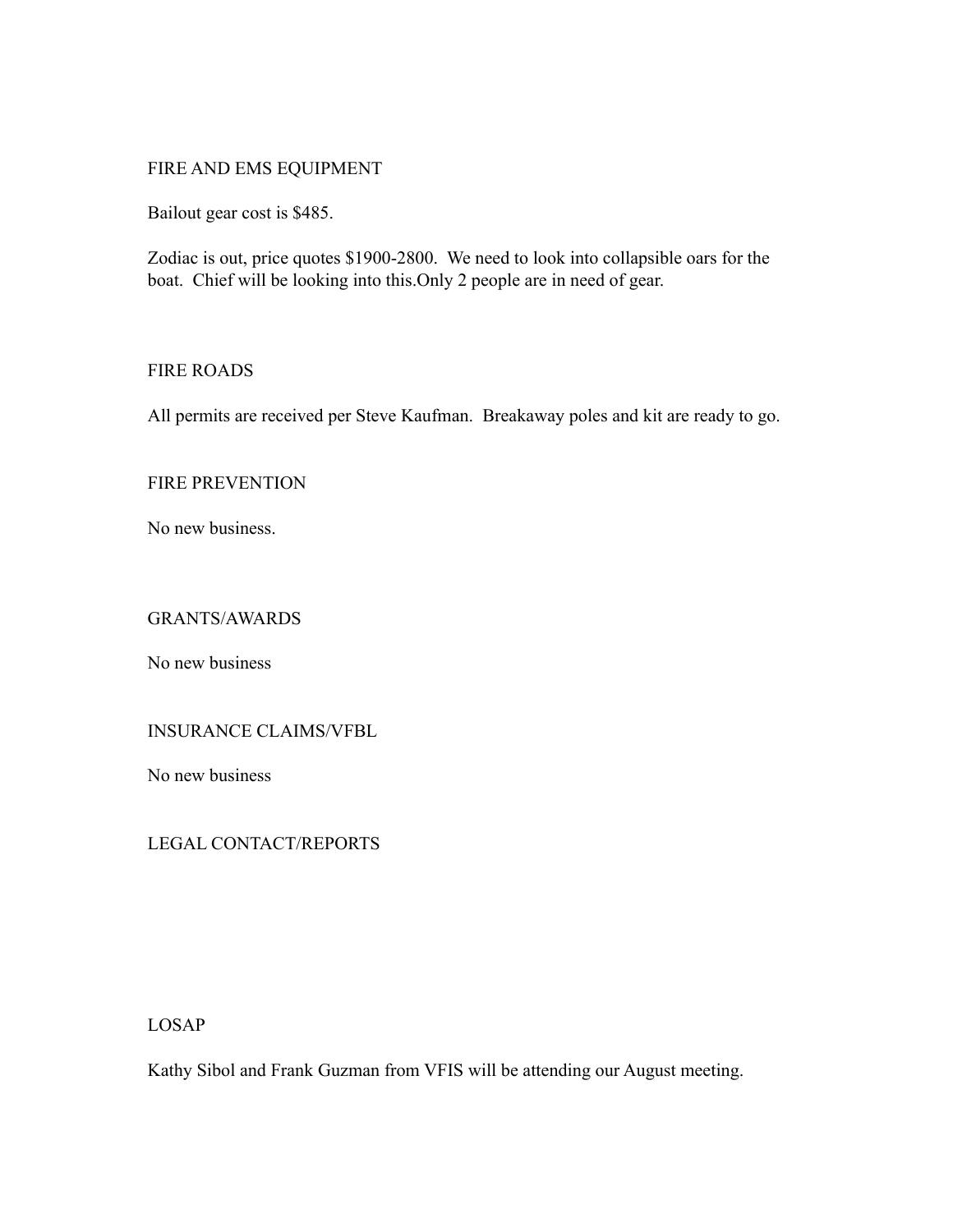# EQUIPMENT/FABRICATION

No new business

#### OSHA MANDATES

OSHA 3 member still need to comply

#### VEHICLE MAINTENANCE

| Vehicle | <b>Beginning Mileage</b> | <b>Ending Mileage</b> | Work Performed |
|---------|--------------------------|-----------------------|----------------|
| 11 1 3  | 39221                    | 40423                 |                |
| 11 1 2  | 12365                    | 12607                 |                |
| 11 1 1  | 4758                     | 6510                  | Oil change     |
|         |                          |                       |                |
|         |                          |                       |                |

Fuel Log:

May: 312.8 gallons Regular (both stations) 282.100 gallons of Diesel (both Stations)

June: 315.300 gallons Regular (both stations) 409.100 gallons Diesel (both Stations)

Breakdown for fuel in June:

192.2 Regular, Station 1 123.2 Regular HQ

226.4 Diesel Station 1 182.7 Diesel HQ

11-7-1 Needs fluids changed, Joe will do. 11-2-5 Needs cab latch, light bar, very noisy and single master stick.

A MOTION was made by Ken Clair, 2<sup>nd</sup> by Steve Kaufman to get a Reflective Striping and a black roof rap on 11-1-3.All other striping is getting removed due to age.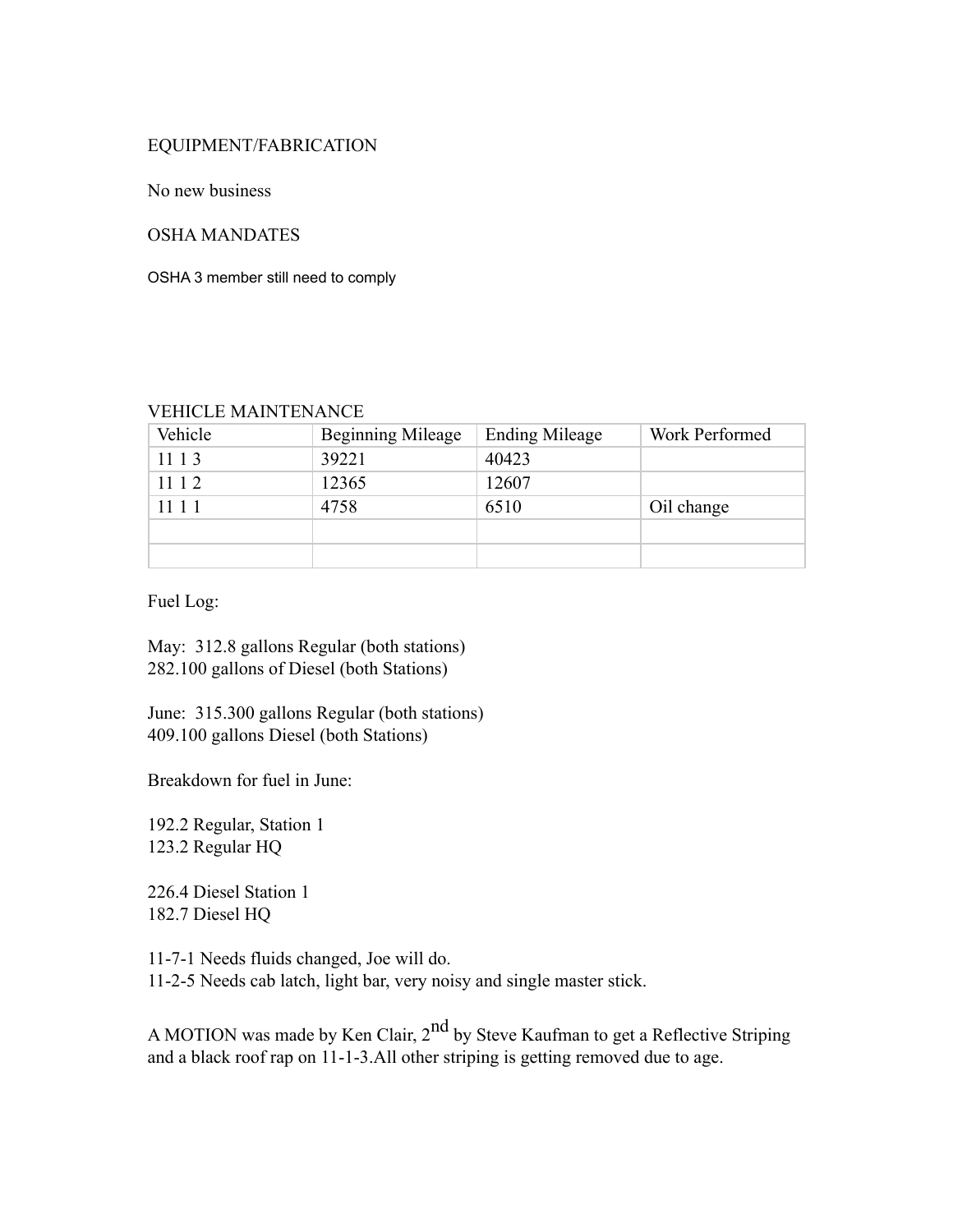# RECRUITMENT AND RETENTION

Three new applicants were reviewed: Sabrina Segreti, Jessica Cochran and Samuel Kentish. A MOTION was made by John Klosowski,  $2^{nd}$  by Ken Clair to accept these new members. A roll call was taken and all present approved.

### CHIEF'S REPORT

Chief asked if there would be any objections to looking into a new vendor for future repair work. No objections.

Reminder, July 26 is our parade. A 1 day liquor license has been obtained, parade permit from the Town and Village as well.

#### EMS

Some regular employees will be going on vacation so we will have some folks filling in in t he meantime.

Ken Clair will reach out to Mohegan Lake fire department to discuss EMS. A meeting will take place some time in August.

# FUTURE CAPITAL PROJECTS

No new business.

# NEW APPARATUS

Showed photos of 11-4-2, 11-5-1, in production line. Seagrave is asking for radio so they can be installed.

No new business.

# TRAINING & TRAVEL

"Appointment of Captains" states that persons appointed as captains of companies must be qualified to operate all apparatus. A MOTION was made by John Klosowski and 2<sup>nd</sup> by Ken Clair, a roll call was taken and all present approved.